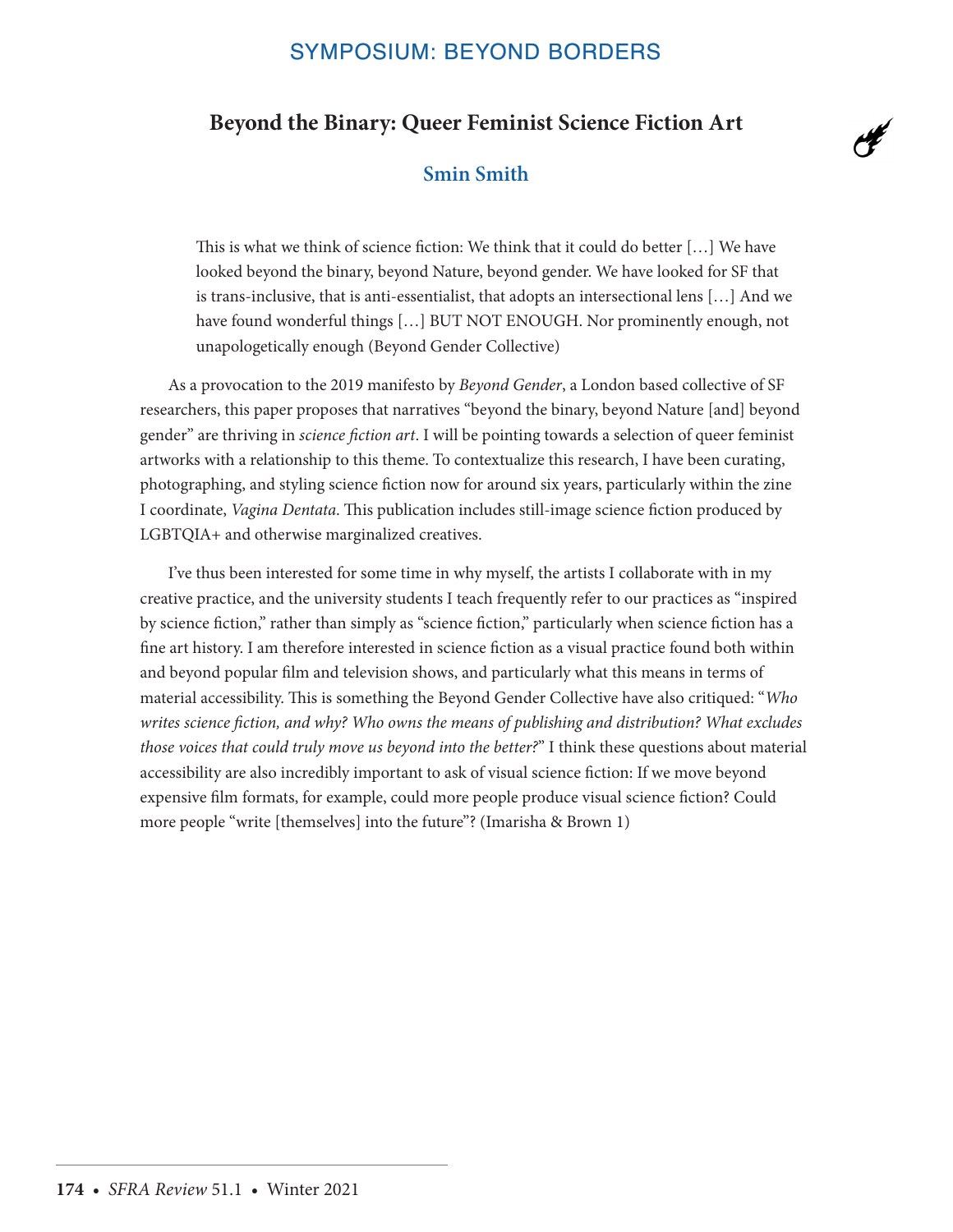

*Vagina Dentata Zine. "Issue 001 and Issue 002." Vagina Dentata Zine, Aoi Itoh, Natalie Baxter, Smin Smith, Bex Ilsley, Jeleza Rose, Andrey Onufrienko, Olin Brannigan, Aleksandra Klicka, Munachi Osegbu, Dana Trippe, Yannick Lalardy, Anna Fearon, Vagina Dentata Zine, 2018,*  https://vaginadentatazine.bigcartel.com/products*. Accessed 10 Jan 2021*

#### **Queerness and Science Fiction**

As the theorist José Estaban Muñoz writes "queerness is essentially about the rejection of a here and now." (1) To be queer is to speculate beyond the harm of the present. To move beyond the *here and now*, to a potential *then and there*; to imagine another way of life. As Muñoz goes on to describe, queerness can "enact new and better pleasures, other ways of being in the world, and ultimately new worlds". (1) In this sense, queerness has always been a form of science fiction, something echoed in the following quote from *Queer Universes: Sexualities and Science Fiction*: "If we then take as the central task of queer theory the work of imagining a world in which all lives are livable, we understand queer theory as being both utopian and science fictional." (Pearson et al. 5)

But popular science fiction has consistently reproduced oppression in its depictions of queerness. Thus, nearly every queer or feminist study of science fiction concludes that there are not enough transformational case studies; literature or films that counter misogyny, white supremacy, homophobia and transphobia. As bell hooks puts it, "we can deconstruct the images in mainstream white supremacist capitalist patriarchal cinema for days and it will not lead to cultural revolution." (107) Having been involved in queer, feminist zine publishing for a number of years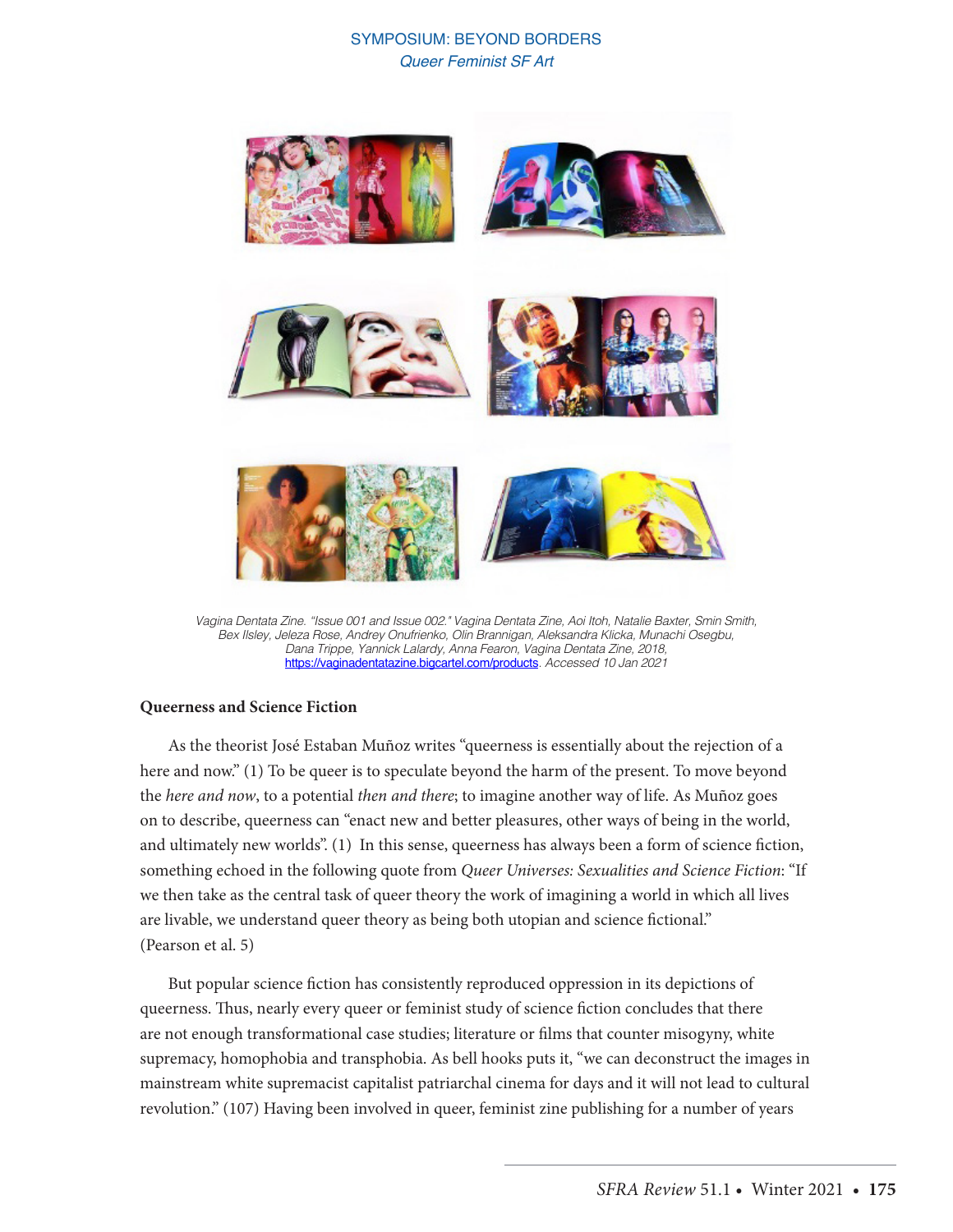now, I regularly witness transformational science fiction practices, in mediums far beyond the "mainstream white supremacist capitalist patriarchal cinema" construct. Through this paper and the research project upon which it draws, I aim to highlight these practices, creating a model for queer and/or feminist science fiction art criticism.

The case studies highlighted by this paper will stem from traditionally "deemphasized" visual and conceptual science fiction mediums including fashion design, digital collage, drag, and interdisciplinary art practices. Specifically, I will be highlighting case studies that take pleasure in what Donna Haraway terms "the confusion of boundaries", (150) *fictioning* worlds beyond the borders of gender and species into being.

The examples I have included in this paper are spaces where I see "cultural revolution," as bell hooks puts it, forming. Where science fiction and queer feminisms are melding, to propagate new worlds into being, spaces of political resistance. I encourage you to find science fiction artworks that connect with what you wish to politically propagate into the world. To collect together a "carrier bag" (as Ursula K. Le Guin puts it) of science fiction art that shapes you; to identify yourselves within these traditions and lineages, and forge new worlds off the backs of them.

#### **The Carrier Bag Theory of Fiction**

In applying The Carrier Bag Theory of Fiction as a method here, I posit that science fiction art criticism might productively be defined as a container or "cultural carrier bag". (Le Guin 36) Here the origins, understandings and the limitations of a genre are forged and reinforced, through a process of selection and juxtaposition. In *Ways of Seeing*, John Berger proposes that "the meaning of an image is changed according to what one sees immediately beside it or what comes immediately after it." (21) The Carrier Bag Theory of Fiction could be applied in a similar way. Placing multiple artworks together encourages juxtaposition. Perhaps this carrier bag process might inspire different readings. Similarly, how does the words queer, feminist or science fiction being contained beside these artists affect your responses?

In other words, if, as Samuel R. Delany proposes, "we read words differently when we read them as science fiction". (153) How might we read art differently when we view it as science fiction?

#### **Victoria Sin (@sinforvictory)**

It feels apt to begin this "carrier bag" with an artist who frequently references the words of Ursula K. Le Guin. Victoria Sin's science fiction practice encompasses performance, moving image, writing and print, where science fiction is defined specifically by them as "a practice of rewriting patriarchal and colonial narratives naturalized by scientific and historical discourses on states of sexed, gendered and raced bodies". (Sin) Here, Sin builds upon feminist science fiction writing from the twentieth century, "critiquing scientific thought and especially scientific constructions of gender". (Debra Benita Shaw, quoted in Donawerth 222-223) Science fiction is particularly attuned to moving beyond sex and gender binaries in this way. (Donawerth 222-223) In fact, as de Lauretis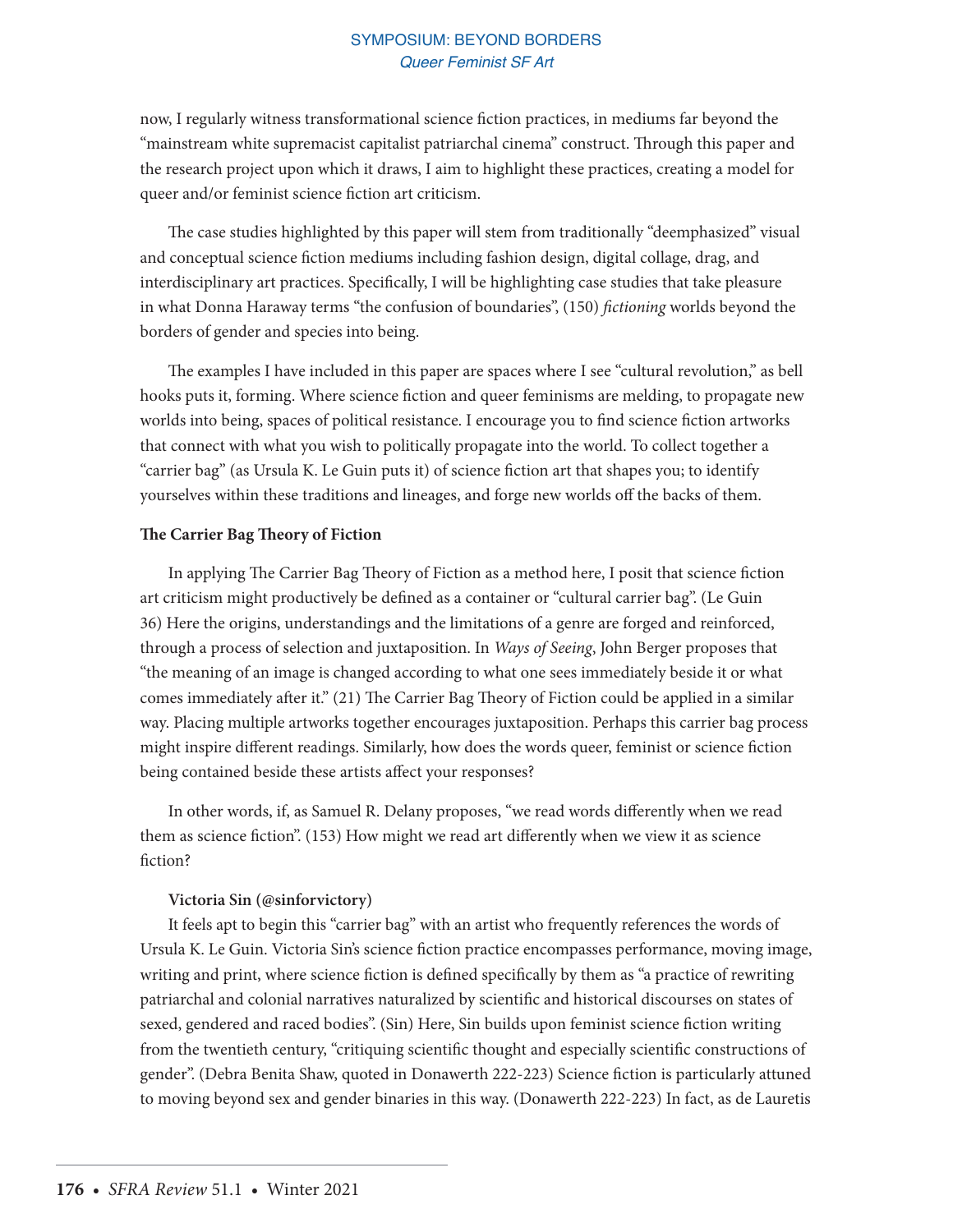proposes, "the various technologies of gender" (18) production and promotion could be said to include science fiction.

In an essay for *Auto Italia*, Sin uses Le Guin's Carrier Bag Theory of Fiction to highlight the intrinsic "hero" narratives found in xenophobia, colonialism, Brexit, transphobic feminism and white saviorism. Sin and Sophia Al-Maria then take this essay as the inspiration for *BCE*, a video work exhibited at the Whitechapel Gallery in 2019. The piece combines an historic story from the Wayuu tribe in Northern Colombia with a new myth set in the distant future, written and produced by the pair.

In the latter myth, Sin finds themselves surrounded by what they term the "infinite sky", with accompanying dialogue asking "how many stars, how many worlds, how many ways of being alive?" Here, the rewriting of gender through science fiction enacts what the writer Bridget Crone calls "a form of hyperbolic fictioning such that gender itself is highlighted as a series of rules, experiences and productions *that could be otherwise* and that are themselves formed under duress". (xiii) In other words, science fiction art can propagate worlds beyond gender into being. It's a far cry from the gender essentialism that popular science fiction frequently enforces, and an example of the kinds of transformative science fiction that exist when we reject genre limitations and borders. I'd like to propose that science fiction artworks like these provide a critical apparatus for denaturalizing gender, and a methodology for ways in which we might propagate *beyond*.

The *Beyond Gender* Manifesto has similarly named science fiction as a "key means for fictioning the otherwise" with an ethical obligation to bring about "emancipatory futures, futures which multiply, rather than reduce, our ways of being in (and beyond) the world(s)". (Beyond Gender Collective) Multiplying our ways of being *otherwise* for cyberfeminists, Xenofeminists and many queer creators involves a reengineering, "to widen our aperture of freedom, extending to gender and the human". (Laboria Cuboniks) Laboria Cuboniks in 2015 extended the hybridity found in 1990s cyberfeminism, to pose that "nothing is sacred, that nothing is transcendent or protected from the will to know, to tinker and to hack."

#### **Christian McKoy (@bbychakra92)**

This is something that many artists are visualizing today, including Christian McKoy. McKoy's practice takes the form of digital collage and retouching, editing found imagery to incorporate futuristic and mythological elements. She uses these methods to turn Black trans and cis women into deities and cyborgs, in her own words: "I love the idea of Black people, women especially, shown as divine beings … more specifically dark skinned femmes both cis and trans, in a fantasy setting … We exist and should see ourselves in art despite what the general population may think and feel" (Rasmussen & McKoy). McKoy is calling here for more representation within art, and in her practice we see what Bart Fitzgerald names an "ethical" gaze in this representation. In McKoy's artworks, those most impacted by transmisognyoir are pictured thriving and exceeding the limitations of the human construct.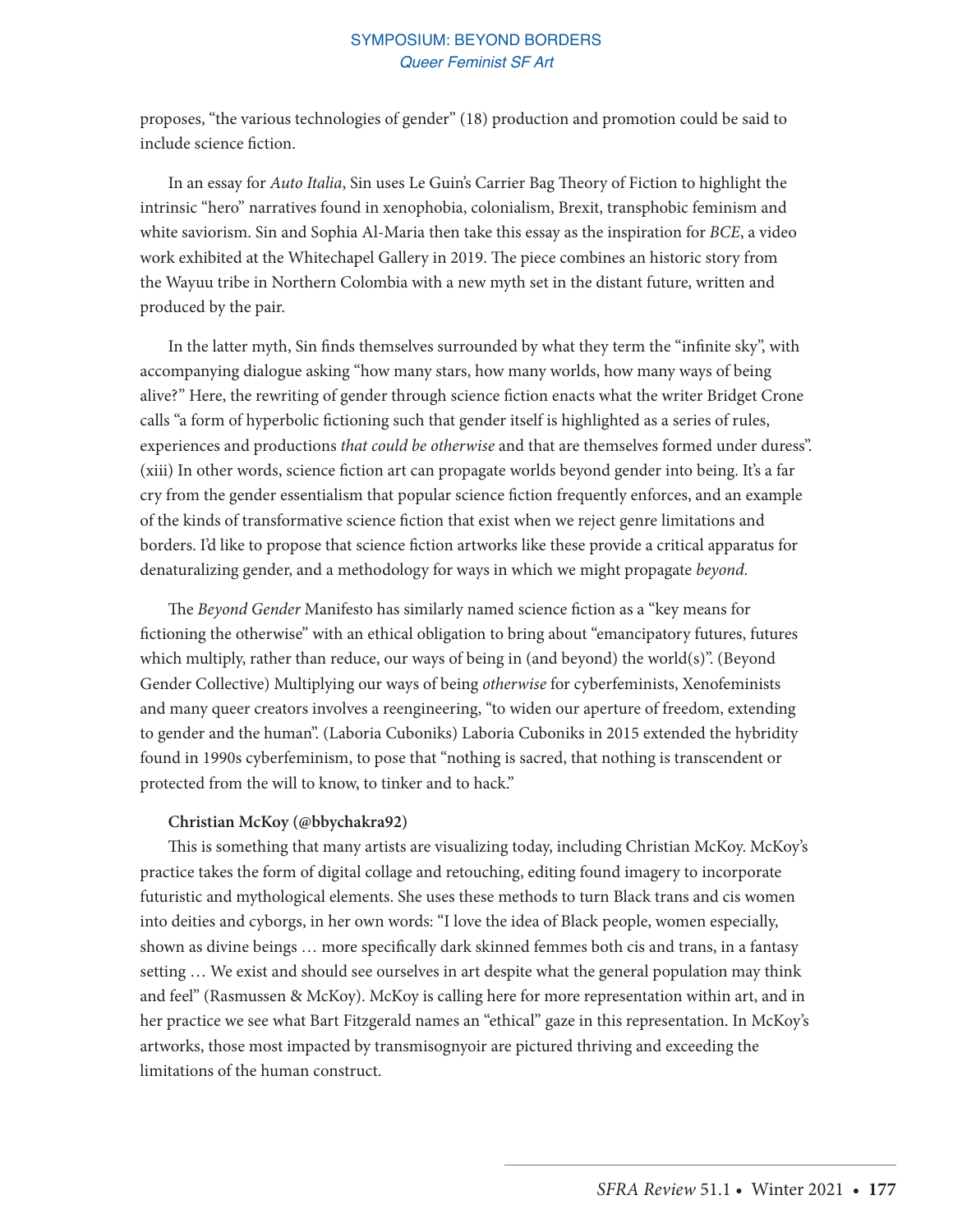

*McKoy, Christian. "New Skin Software Available!" @bbychakra92, Christian McKoy, 2020,*  https://www.instagram.com/p/B\_-Z9VWjFdX/?igshid=trj15sqiway8*. Accessed 10 Jan 2020*

I now want to look at another tinkering and hacking practice in more detail, to consider how science fiction art also incorporates mutation. In a paper at last year's LSFRC conference, "Towards "Inhuman Perception": Hyperobjects and the Nonhuman in Jeff Vandermeer's *Annihilation*", Dan Bird pointed towards the drag artist Hungry for visualizing the inhuman. Bird referred to Hungry's practice as a *drag of species*, as opposed to a *drag of gender*. Hungry names this practice distorted drag, for its Haraway-like "pleasure in the confusion of boundaries" (Haraway 150) and the mutation "of human and animal". (152)

## **Fecal Matter (@matieresfecales)**

The inhuman is similarly visualized in the work of the creative duo Fecal Matter. In an article for *Interview Magazine*, Steven Raj Bhaskaran (one half of Fecal Matter) declares "we're pushing the boundaries of what is a human body [...] We love to live the fantasy" (Macias et al.). Fecal Matter's practice is interdisciplinary, spanning photography, fashion design, curation and music. Their fleshy, prosthetic garments expose and visualize the constructed nature of nature itself.

I like to engage with these kinds of fashion practices, by containing them alongside the words of Susan Stryker, who in 1994 declared that "[...] the Nature you bedevil me with is a lie [...] I call upon you to investigate your nature as I have been compelled to confront mine". (240-241. We might call these science fiction practices another form of hyperbolic fictioning, such that nature and species here can also be "highlighted as a series of rules, experiences and productions *that could be otherwise*". (Crone xiii)

Fictioning beyond nature is something I think fashion practices are particularly attuned to, and something that I see being popularized in the rise of elf ear prosthetics for example as a fashion accessory, especially within queer communities. In aligning SFX with fashion, queer artists visualize and normalize the constructed nature of species, that which "might previously have been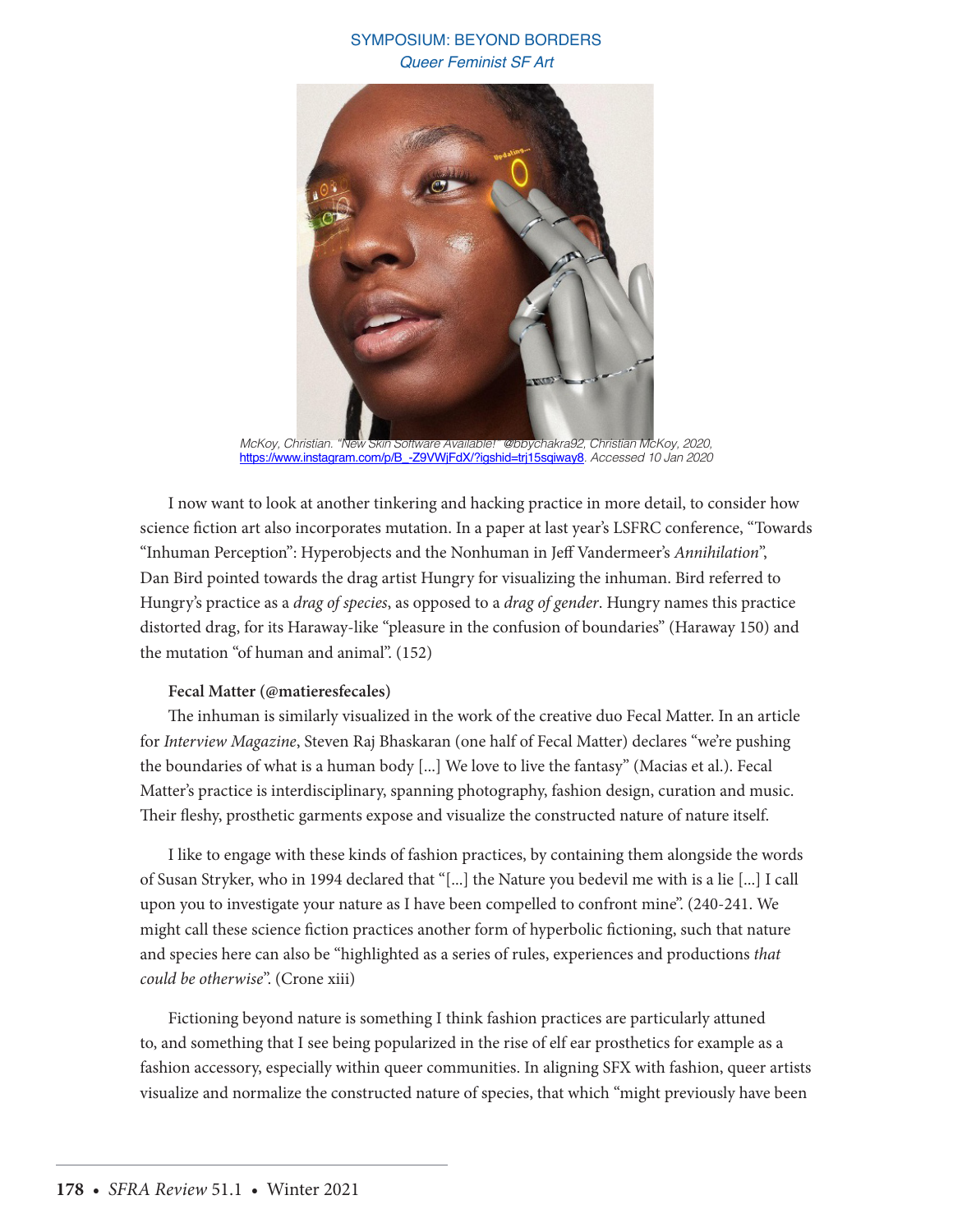viewed as untouchable". (Hester 13) Here, I should note that I am especially interested in what fashion could be *beyond* capitalism.

As a fashion stylist, my practice has frequently been confined to the category of "visual culture," and so blurring the boundaries of "art" here feels especially productive, particularly as this separation is frequently used to both mask how capital shapes other artworks, and to exclude queer publishing practices. Thus, I'd like to propose that science fiction artworks, including the fashion practices of Fecal Matter, can provide a critical apparatus for critiquing nature. These artworks provide a methodology for the ways in which we might propagate beyond this construct.

#### **Conclusion**

In this paper, I have proposed that narratives "beyond the binary, beyond Nature, beyond gender" (Beyond Gender Collective) are thriving in science fiction art. I have presented my current carrier bag, a small selection of artists and artworks I am thinking through and with, as a means to fiction worlds beyond gender and species into being.

I'd like to conclude with a line from *The Carrier Bag Theory of Fiction*, which reads "still there are seeds to be gathered, and room in the bag of stars". (37) For me, those seeds are the queer feminist artworks being produced on the fringes, and there's definitely room for them in the "bag of stars" that we call science fiction. It's a hopeful line, one that encourages multiple narratives, multiple origin stories and multiple ways of being in the world(s). Because science fiction, as Le Guin stresses, can reshape reality.

### **Works Cited**

Beyond Gender Collective. *Beyond Gender Manifesto*, 2019, https://beyondgender.space/.

- Bird, Dan. Towards "Inhuman Perception": Hyperobjects and the Nonhuman in Jeff Vandermeer's Annihilation. Productive Futures: London Science Fiction Research Community Conference.
- Crone, Bridget. 'Wounds of Un-Becoming'. Our Fatal Magic, Strange Attractor Press, 2019, pp. vii–xxii.
- Cuboniks, Laboria. The Xenofeminism Manifesto. 2015, http://www.laboriacuboniks.net.
- de Lauretis, Teresa. Technologies of Gender: Essays on Theory, Film, and Fiction. Indiana University Press, 1987.
- Delany, Samuel R. *Starboard Wine: More Notes on the Language of Science Fiction*. Wesleyan University Press, 2012.
- Donawerth, Jane. 'Feminisms'. *The Routledge Companion to Science Fiction*, edited by Mark Bould